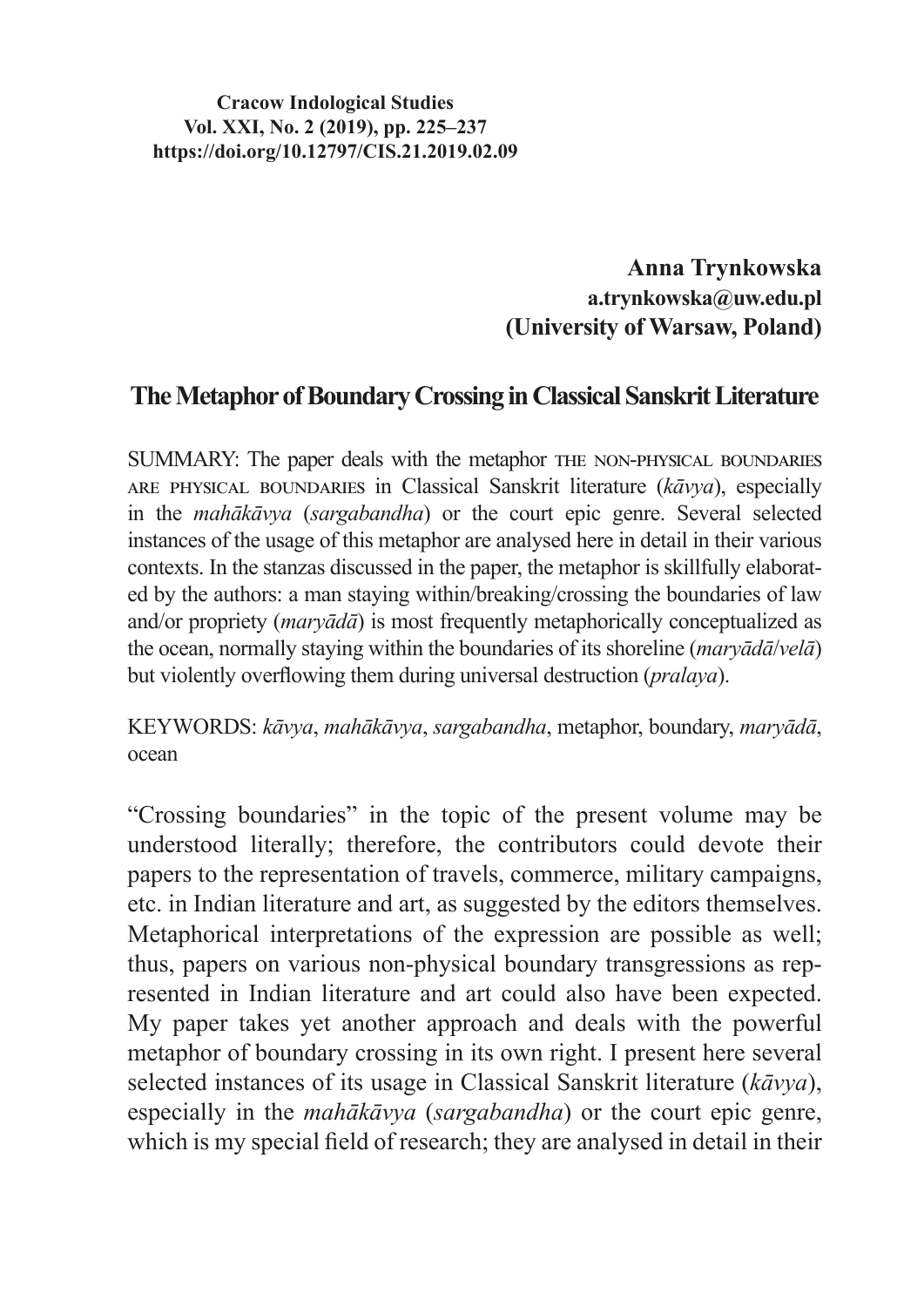context. Speaking here of a metaphor, I mean the conceptual metaphor as defined by cognitive linguists (see Lakoff and Johnson 2003; see also, e.g., Lakoff and Turner 1989, Kövecses 2002, Kövecses 2007);<sup>1</sup> in the present paper, I use the terminology and methodology of cognitive linguistics throughout.

In Indian culture, the metaphorical conceptualization of non-physical boundaries in terms of physical boundaries is deeply entrenched. In Sanskrit, this manifests itself, for example, in the well conventionalized metaphorical meaning of the word *maryādā* 'a frontier, [...] boundary, border, bank, shore', but also 'the bounds or limits of morality and propriety, rule or custom, distinct law or definition' (Monier-Williams 2002: 791); similarly, the word *sīman* means 'a boundary, border, bounds, limit, margin, frontier (lit. and fig.)' (Monier-Williams 2002: 1218) and the word *sīmā* means both 'a boundary' and 'rule of morality' (Monier-Williams 2002: 1219).

In Classical Sanskrit literature, this metaphor is present from the very beginnings. In the second canto *(sarga)* of Aśvaghosa's court epic poem Saundarananda (1<sup>st</sup> century AD<sup>2</sup>), King Suddhodana is extolled in the following manner:

<sup>1</sup> As I wrote elsewhere: "In brief, in the cognitive linguists' view, metaphor is a mental process, in which certain aspects of one conceptual domain (as any coherent organization of knowledge is called), usually more abstract and elusive, referred to as target domain, are comprehended in terms of certain aspects of another conceptual domain, usually more concrete and better known, referred to as source domain; to be more precise, metaphor consists in a set of correspondences, referred to as mappings, between the constituent elements of a source domain and the constituent elements of a target domain. Many metaphors also map our additional extensive and detailed knowledge about source domains onto target domains; such mappings are referred to as metaphorical entailments. These conceptual metaphors, as they are called, manifest themselves in metaphorical linguistic expressions. Some conceptual metaphors seem to be universal; others are culture-specific" (Trynkowska 2013: 24–25; based mainly on Kövecses 2002: vii–xi, 3–13, 93–105).

<sup>2</sup> According to Warder 1990a: 144.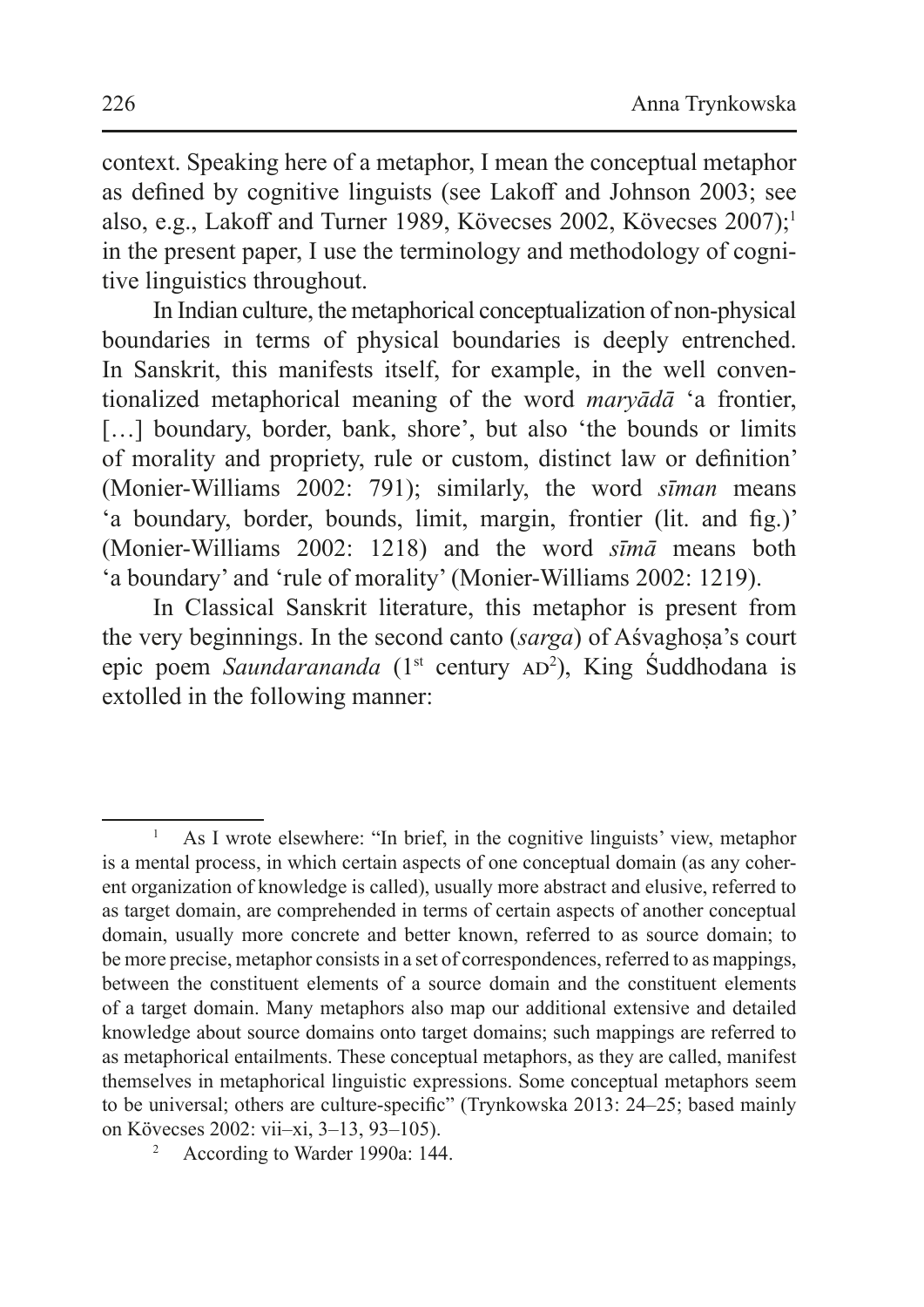*na tenābhedi maryādā*<sup>3</sup>  *kāmād dveṣād bhayād api / tena satsv api bhogeṣu nāsevīndriyavṛttitā //* S 2.42

He never offended against the rules of propriety from passion, hatred or fear, and did not indulge his senses, though possessed of the objects of enjoyment. (trans. Johnston 1932: 12)

The king "never broke any boundaries" (*na tenābhedi maryādā*), which is obviously meant to be understood metaphorically, and hence Johnston's translation.

It is thus perfectly reasonable to assume that the metaphors of breaking physical boundaries, crossing physical boundaries or staying within physical boundaries underlie numerous passages of Classical Sanskrit literature. It will be interesting, I think, to examine the contexts in which they are employed by *kāvya* authors. It will also be interesting to see if the authors follow Asvaghosa in being satisfied with a simple and straightforward manner of using one of these metaphors, not differing from how ordinary people use them in their everyday life, or if they rather extend them in their works, elaborate them, question them or negate them, or combine them with other metaphors, as poets normally do.4

Let me begin with a remarkable stanza from a poem which is my main research focus, i.e. Māgha's *Siśupālavadha* (7<sup>th</sup> century AD<sup>5</sup>). The third canto of this famous *mahākāvya* contains a description of the city of Dvāravatī, the coastal capital of the Yādava tribe and the residence of the hero Kṛṣṇa, as observed and admired by him while he rides out, accompanied by the army of the Yādavas, to attend Yudhisthira's *rājasūya* sacrifice in the faraway Indraprastha (ŚV 3.33–63). Dvāravatī is depicted here as an ideal city: situated amidst the rolling waters

<sup>3</sup> In Johnston's edition: *māryādā*. The correction is mine.

<sup>4</sup> See Lakoff and Turner 1989, Kövecses 2002: 43–55, Kövecses 2007b: 100–101, 259–264.

<sup>5</sup> According to Warder 1983: 133.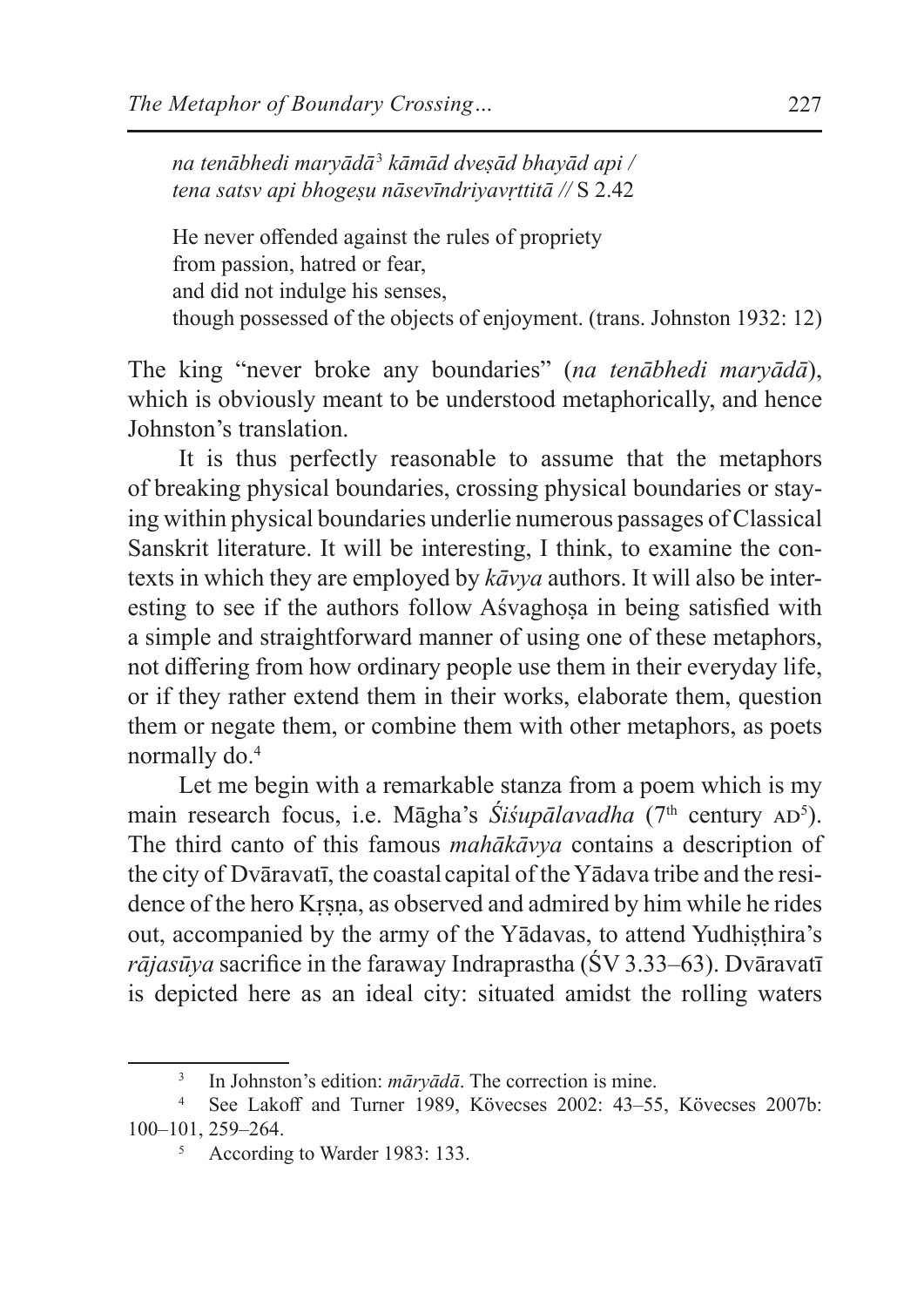of the ocean, which showers it with treasures, encircled by high golden walls, with sky-high palaces of gold and jewels, jewels amassed at the bazaar and lovely women; in short, inaccessible, wealthy and beautiful, a real heaven on earth. In stanza 3.57, we learn that even the streets of Dvāravatī are ideal; this is a city:

*yasyām ajihmā mahatīm apaṅkāḥ sīmānam atyāyatayo 'tyajantaḥ / janair ajātaskhalanair na jātu dvaye 'py amucyanta vinītamārgāḥ //* ŚV 3.57

… in which its people, never stumbling, always walked a good path: straight, devoid of filth and leading very far without going beyond the great boundaries; even though there were two kinds of these paths.<sup>6</sup>

The streets of the city (*mārga*) are well-built and well-kept (*vinīta*<sup>7</sup> ), straight (*ajihma*), free from mud and dirt (*apaṅka*); people are thus able to walk them safely and comfortably, without stumbling (*ajātaskhalana*). The streets are also very long (*atyāyati*), even if they do not go beyond the boundaries of the city (*mahatīm* […] *sīmānam*  [...] *'tyajantah*), as it evidently covers a large area.

Obviously, this is only the literal meaning of the stanza. Another, metaphorical meaning is very easy to notice; additionally, the author explicitly points out that the paths (*mārga*) about which he speaks here are of two kinds (*dvaya*), just in case we miss it.

In the metaphorical reading of  $\text{SV}$  3.57, the inhabitants of Dvāravatī prove to be ideal as well: without erring (*ajātaskhalana*), they always choose decent ways of life (*vinītamārga*), which are honest (*ajihma*), free from moral impurity and sin (*apaṅka*), never go beyond the boundaries of propriety (*mahatīm* […] *sīmānam* […] *'tyajantaḥ*), and thus secure a long future (*atyāyati*).

<sup>6</sup> All translations from ŚV are mine. Cf. Hultzsch 1926: 31, Dundas 2017: 101 and Rajendran 2018: 69.

Glossed by the commentator Mallinātha ( $14<sup>th</sup>$  century AD according to De 1923: 228, or 15<sup>th</sup> century AD according to Kane 1923: CXIX) as *suracita*.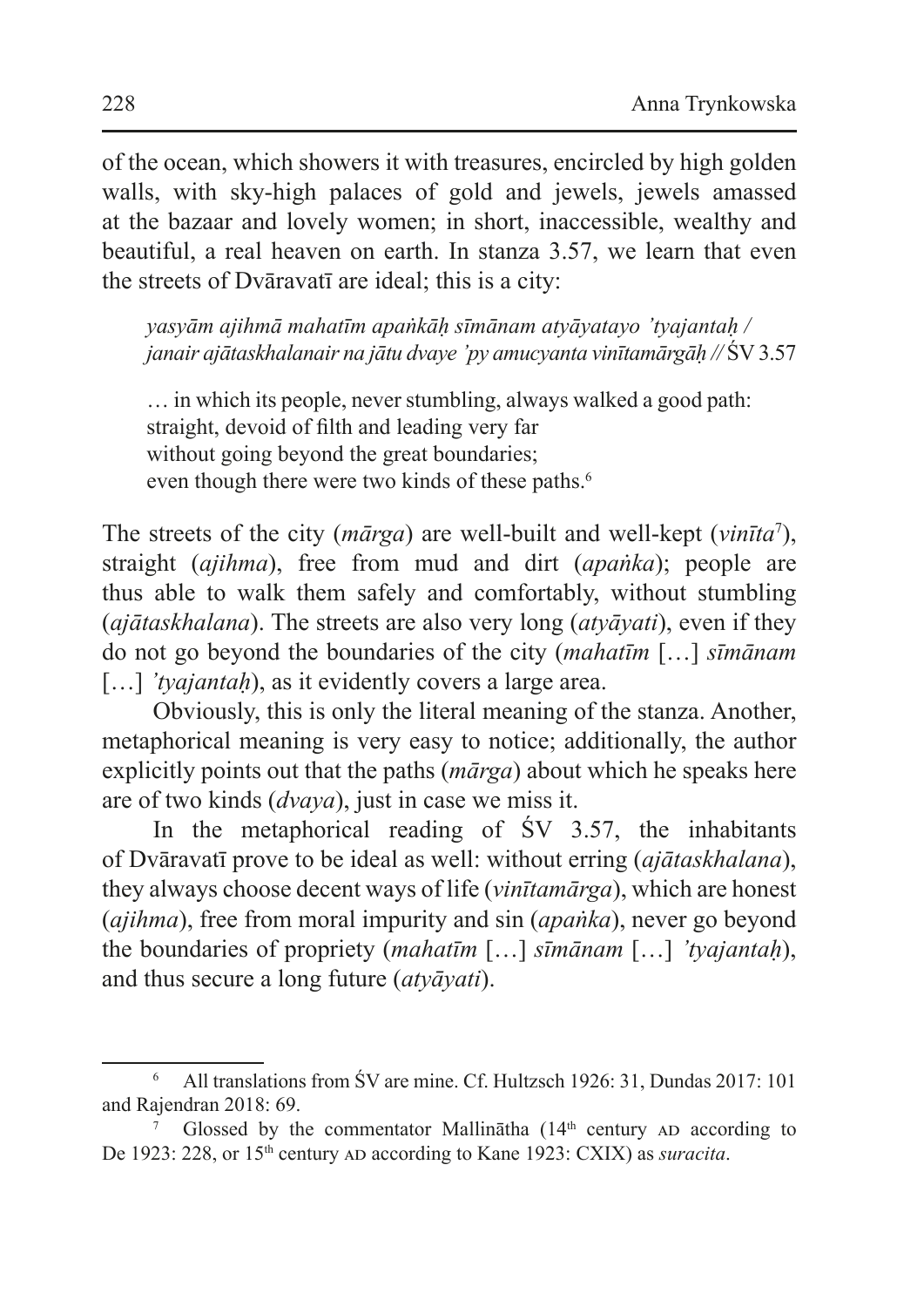The metaphorical conceptualization of the rules of proper conduct in terms of the boundaries of a prosperous and well-kept large city, the boundaries within which one can lead a long, safe and comfortable life, unless he/she crosses them and steps outside, forms a truly appealing mental image. A skilful combination of this metaphor with the very common metaphor LIFE IS A JOURNEY<sup>8</sup> takes away a sense of confinement with which the image might have been permeated otherwise. The persuasive effect of the stanza is powerful indeed.

Interestingly, as we already know, the hero of Māgha's poem— Krsna—who watches and admires Dvārāvatī in ŚV 3.33–63, will not remain within the boundaries of the city any longer, as he is about to set off, together with the army of the Yādavas, on a long journey to Yudhisthira's capital Indraprastha. This is not a military expedition; still, the hero will cross many physical boundaries, natural and political, on the way. It seems to me that we are faced here with a question: will he stay within the boundaries of propriety during his travels, or will he cross them as well?

Moreover, I am rather convinced that the question, although not explicitly expressed, is intentional on the part of the author, as the matter, and a similar, if not identical, metaphor reappears in the twelfth canto of his poem, which is the last of its *sarga*s describing the hero's journey:

*niḥśeṣam ākrāntamahītalo jalaiś calan samudro 'pi samujjhati sthitim / grāmeṣu sainyair akarod avāritaḥ kim avyavasthāṃ calito 'pi keśavaḥ //* ŚV 12.36

Even the ocean leaves its proper place and, moving forward, covers the whole earth with its waters. Did Keśava, although also on the move, unstoppable, do anything out of place in villages with his armies?<sup>9</sup>

<sup>8</sup> See Lakoff and Turner 1989: 3–4, 9–10, 60–62, Kövecses 2002: 3–4, Kövecses 2007b: 123–127.

<sup>9</sup> Cf. Hultzsch 1926: 125, Dundas 2017: 395 and Rajendran 2018: 229.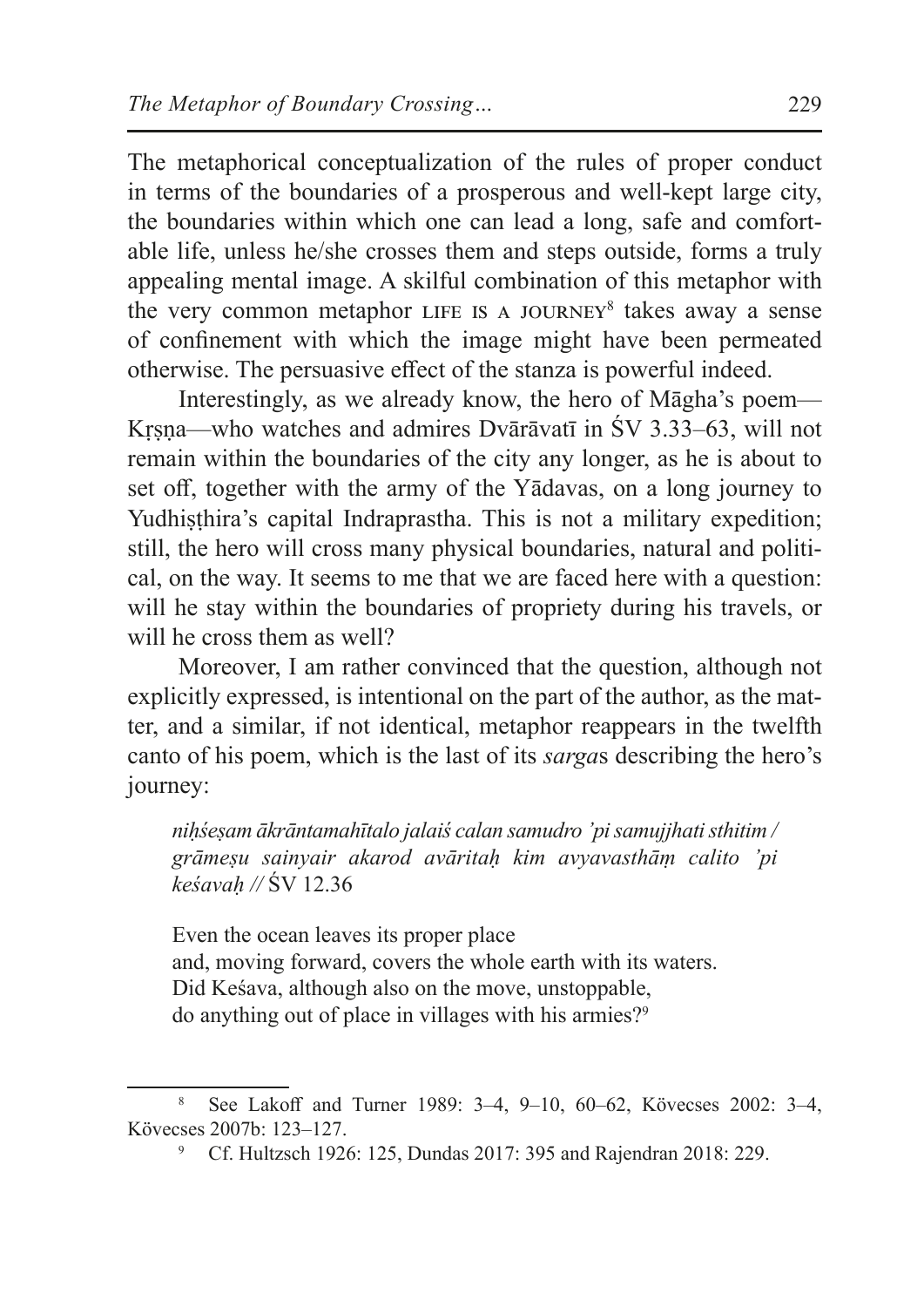This is, of course, only a rhetorical question. Obviously, neither Krsna nor theYādava troops committed any improper acts while on the march.

In this stanza, the ocean, although normally remaining in one location, leaves it at the time of the universal destruction (*pralaya*),<sup>10</sup> and, overflowing, floods the whole surface of the earth. Most of the words referring here to the ocean have more than one meaning: *sthiti*  means 'staying', 'remaining', 'place', 'fixed abode', but also 'constancy', 'settled rule', 'settled practice', 'custom', 'virtuous conduct', 'propriety' (Monier-Williams 2002: 1264); *cal* means 'to move forward', 'to depart', 'to go away', but also 'to be disturbed' (Monier-Williams 2002: 391)';<sup>11</sup> *ākram* means 'to step upon', but also 'to attack', 'to invade' (Monier-Williams 2002: 128). Thus, in a metaphorical reading of the first half of the stanza, the personified ocean abandons propriety in rage and invades the whole world.

With such an ocean, Krsna is here compared and contrasted favourably. The hero has also left his abode, is on the move as well and covers the whole earth, too, although not with waters but with armies; he is as powerful and unstoppable as the ocean. However, he is not enraged, does not attack anyone, and certainly does not do anything out of place, i.e. anything unlawful or improper (similarly to *sthiti*, *vyavasthā* means 'abiding in one place', but also 'constancy', 'law', 'rule'; Monier-Williams 2002: 1033) during his expedition.

Thus, in ŚV 12.36, improper conduct is metaphorically conceptualized in terms of leaving or acting outside a designated physical location. This is not the same metaphor as the metaphor conceiving of transgressing the rules of proper conduct in terms of crossing a physical boundary, but similar enough.<sup>12</sup>

In Classical Sanskrit literature, the most frequent elaboration of our metaphors of staying within physical boundaries or breaking and

<sup>10</sup> 'At the end of a *kalpa*' (*kalpānte*), as Mallinātha explains.

<sup>11</sup> Mallinātha glosses *calant* as *kṣubhita* 'agitated', 'enraged' (Monier-Williams 2002: 331).

<sup>12</sup> Mallinātha actually glosses *sthiti* as *maryādā* and *avyavasthā* as *amaryādā*.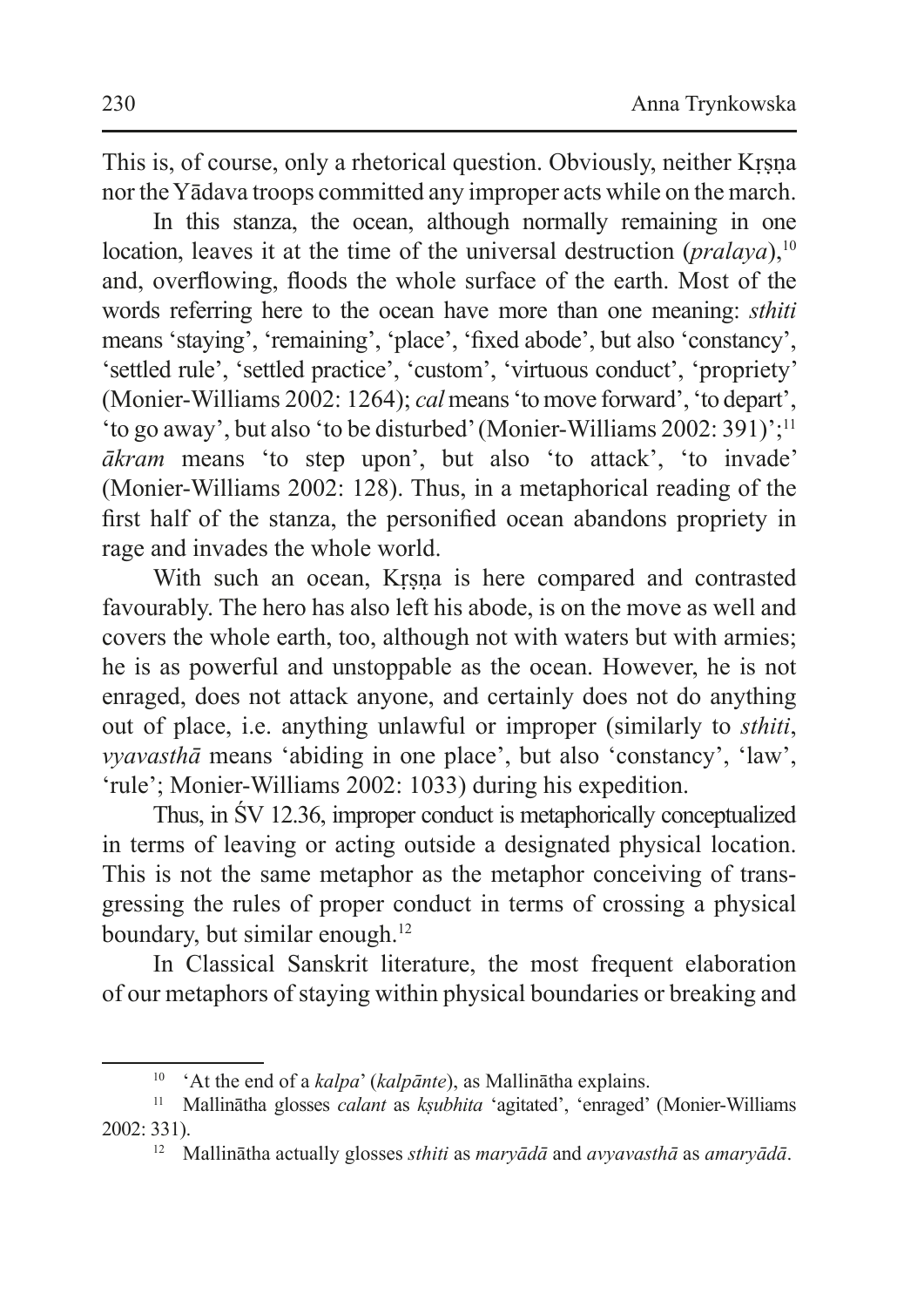crossing them seems to be nothing other than the powerful metaphor of the ocean, which, in spite of its periodic tides, normally stays within the boundaries of its shoreline (*maryādā* or *velā* 'boundary of sea and land […], coast, shore'; Monier-Williams 2002: 1018) but violently overflows them when the *pralaya* begins.

Let us have a look at a few selected instances of its usage.

In the thirtieth stanza, ascribed to one Suvarnarekha, of the thirtythird section (*vrajyā*) of Vidyākara's anthology *Subhāṣitaratnakoṣa*   $(12<sup>th</sup> century AD<sup>13</sup>)$ , which is devoted to *anyapadesa*, literally 'pointing out something/someone else', i.e. 'allegorical epigrams',14 the personified oceans, literally and metaphorically deep and firm, remain calm (*na kṣubhyanti*), staying within the boundaries of their shorelines, as well as within the boundaries of law and propriety (*maryādā*), and the world is better for it, as the consequences of breaking these boundaries by the agitated, enraged oceans would be disastrous indeed; after all, they are possessed of 'unmeasured water'/'unmeasured strength'(*amitarasatā*):

*maryādābhaṅgabhīter amitarasatayā dhairyagāmbhīryayogān na kṣubhyanty eva tāvan niyamitasalilāḥ sarvadaite samudrāḥ / aho kṣobhaṃ vrajeyuḥ kvacid api samaye daivayogāt tadānīṃ na kṣoṇī nādrivargā na ca raviśaśinau sarvam ekārṇavaṃ syāt //*  SRK 33.30

Because they respect the proper bounds,

because their unmeasured strength is joined to depth and firmness, the seas hold back their streams and break not forth. Yet if some time they should break forth by turn of fate, there then would be no earth, no mountains, sun nor moon, but all would be an universal sea. (trans. Ingalls 1965: 309)

<sup>&</sup>lt;sup>13</sup> According to Warder 2004: 1.

<sup>&</sup>lt;sup>14</sup> I render this term into English after Ingalls. As he explains, "The characteristic of these verses is that the person and situation expressly described serve to suggest some other person and situation which are not mentioned but to which the moral or point of the verse applies" (Ingalls 1965: 297).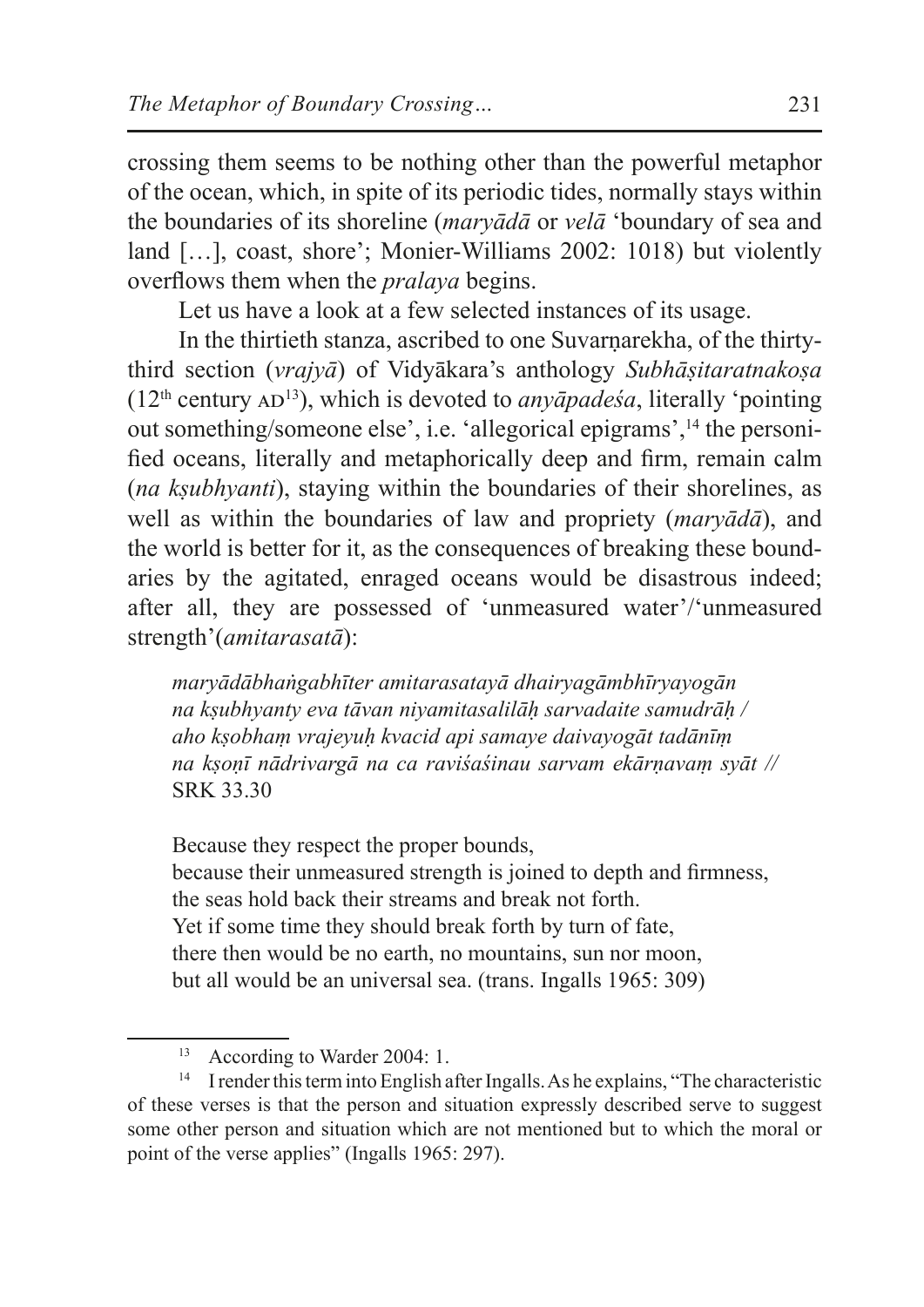It is easy to notice that the real subject of the stanza, not directly mentioned but suggested, are powerful men, most probably kings, who are metaphorically conceptualized here in terms of the oceans.

Similarly, the true subject of stanza 37 of the same section of the *Subhāsitaratnakosa*, ascribed to Laksmīdhara, again, not directly mentioned but suggested, is a king forced to renounce his royal status (*laksmī*) by some powerful evil enemy. The hapless king is metaphorically conceptualized here in terms of the ocean left by the goddess Lakṣmī when it was intensely churned by the gods and demons to obtain the nectar of immortality (*amṛta*). In spite of this, the poet points out, the ocean is still deep, the submarine fire still burns below its surface,<sup>15</sup> clouds still fill themselves with its water, and it still does not overflow its shoreline (*maryādā*). The king is thus praised for preserving his profundity, beneficence and generosity, as well as remaining within the boundaries of law and propriety (*maryādā*), in spite of the adversities of fate:

*uccair unmathitasya tena balinā daivena dhikkarmaṇā lakṣmīm asya nirasyato jalanidher jātaṃ kim etāvatā / gāmbhīryaṃ kim ayaṃ jahāti kim ayaṃ puṣṇāti nāmbhodharān maryādāṃ kim ayaṃ bhinatti kim ayaṃ na trāyate vāḍavam //* SRK 33.37

What though the sea through force of evil-working fate being churned above, was forced to yield its royalty in form of Śrī. Does it lose its depth thereby or no longer nourish clouds? Does it break the law of shoreline or no more guard fire? (trans. Ingalls 1965: 310)

<sup>&</sup>lt;sup>15</sup> See, e.g., Ingalls 1965: 302: "This is Aurva or Vādava fire, which would have consumed the earth had not the ocean consented to guard it. It lies now beneath the waters, unquenchable despite the whirlpool that ever pours into it from above." Cf. Ingalls 1965: 337.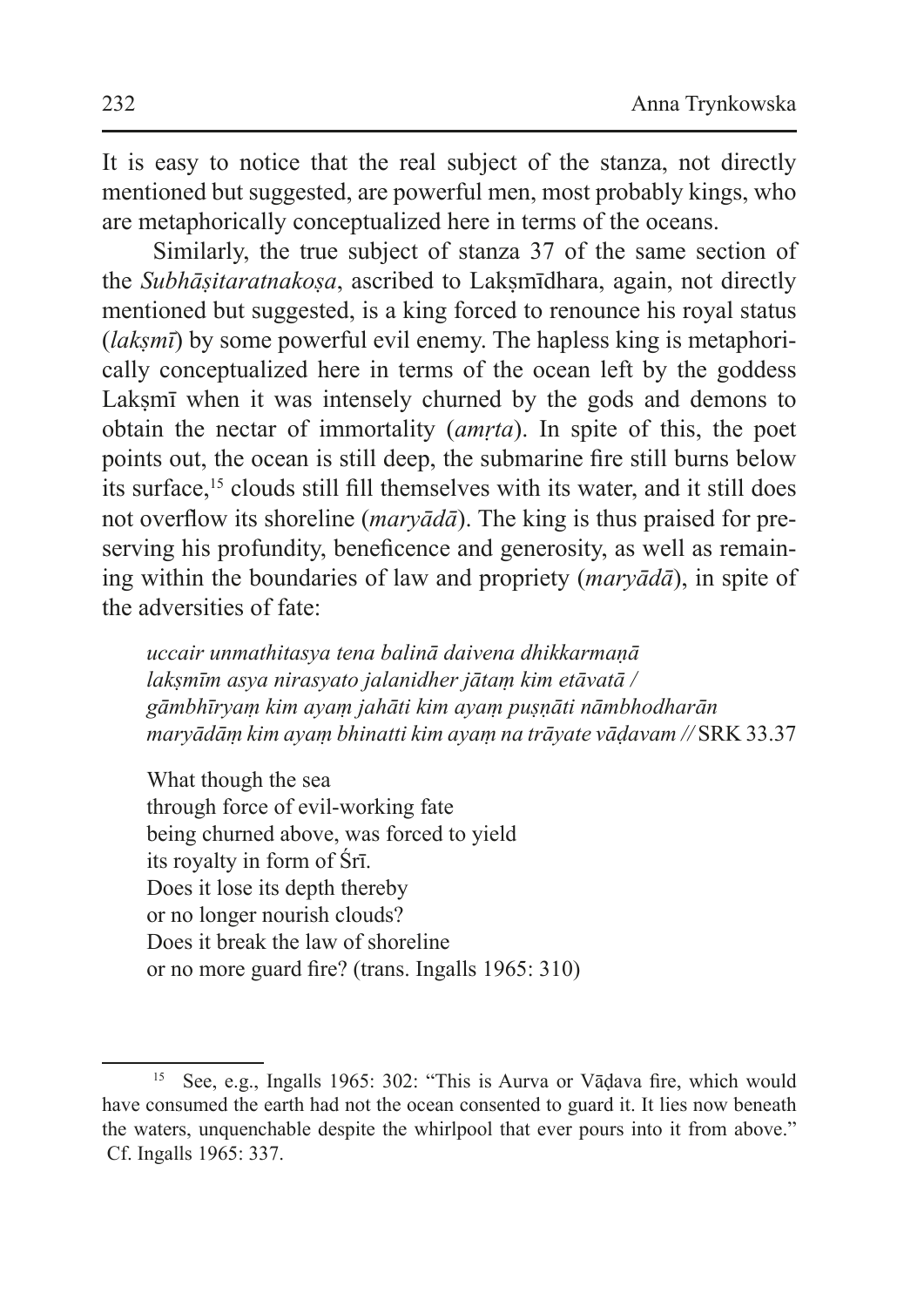The metaphor of the ocean overflowing the shoreline at the time of *pralaya* also underlines, subtly but clearly, stanza 8.80 of Kālidāsa's *Raghuvamśa* ( $5<sup>th</sup>$  century  $AD<sup>16</sup>$ ). The king of the gods Indra sends a heavenly nymph (*apsaras*) Hariṇī to disturb the sage Tṛṇabindu in his ascetic practices. Harinī tries to seduce Trnabindu; she fails to arouse his passion but destroys his calm and incurs his anger:

*sa tapaḥpratibandhamanyunā pramukhāviṣkṛtacāruvibhramām / aśapad bhava mānuṣīti tāṃ śamavelāpralayormiṇā bhuvi //* RV-K 8.80

Then in wrath at this obstacle in his penance, which rose like a wave bursting the barrier of his calm, he cursed her 'Be thou a mortal', as before him she displayed her wanton charms. (trans. Devadhar 2005: 152)

The metaphorical conceptualization of the serenity of the sage destroyed by a sudden surge of violent anger, with dire consequences for the unfortunate nymph, in terms of the calm waters of the ocean where a raging wave of universal destruction (*pralayormi*) suddenly rises and violently overflows the shore (*velā*), with disastrous consequences for the world, is perfectly apt. The metaphor highlights the power of the sage and his ascetic energy (*tapas*).

Let us now return to Māgha's *Śiśupālavadha*, with which we have started. In canto 8, on their way to Indraprastha, Yādava warriors and lovely women accompanying the Yādava army bathe and frolic together in a lake. While Kālidāsa's heavenly nymph Hariṇī did not succeed in seducing a sage, Māgha's Yādava beauties apparently have no problems whatsoever with arousing passion even in the surrounding nature, and causing a breach of propriety:

*gāmbhīryaṃ dadhad api rantum aṅganābhiḥ saṃkṣobhaṃ jaghanavighaṭṭanena nītaḥ / ambhodhir vikasitavārijānano 'sau maryādāṃ sapadi vilaṅghayāṃbabhūva //* ŚV 8.26

<sup>&</sup>lt;sup>16</sup> According to Warder 1990b: 123.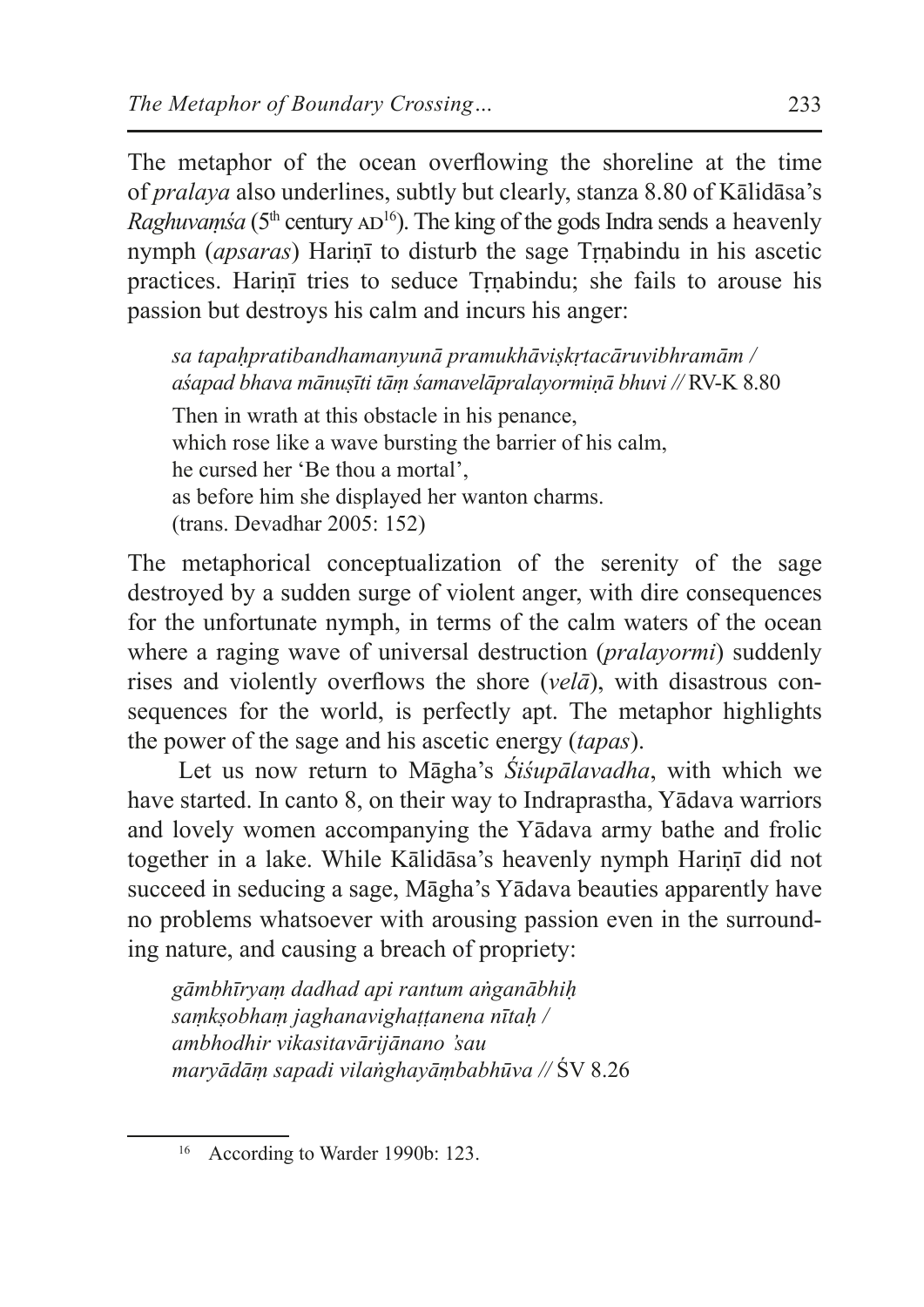This body of water, its face a blooming lotus, agitated by women seductively<sup>17</sup> shaking their hips, although possessed of depth, immediately crossed the boundary.<sup>18</sup>

After our analysis of several stanzas on a similar theme, there is no need to examine ŚV 8.26 in detail. I would only like to make a few remarks.

Firstly, although it is a lake that literally overflows here and metaphorically transgresses the boundaries of propriety, I am convinced that the metaphor of the ocean overflowing its shore, which underlies the three previously discussed stanzas, inspired ŚV 8.26 as well. The author rather clearly suggests this, I think, by employing here the word *ambhodhi*, lit. 'receptacle of water', a frequent term for the ocean (Monier-Williams 2002: 84), to denote the lake; nowhere else in the eighth canto of Māgha's poem the word *ambhodhi* is employed in this sense.19 Moreover, in the immediately preceding stanza, ŚV 8.25, the lake is explicitly compared with the ocean.<sup>20</sup>

On the other hand, it could be argued that ŚV 8.26 is also based on the well-known metaphor LOVE IS A FLUID IN A CONTAINER.<sup>21</sup> The metaphor is very common in the cultures of the world and present

<sup>&</sup>lt;sup>17</sup> *rantum*, lit. 'to play or sport, dally, have sexual intercourse with' (Monier-Wiliams 2002: 867).

<sup>18</sup> Cf. Hultzsch 1926: 79, Dundas 2017: 251 and Rajendran 2018: 149.

<sup>19</sup> In the remaining stanzas of the *sarga*, to denote the lake, the words *saras*  (13 times: ŚV 8.19, 20, 22, 25, 27, 28, 29, 41, 42, 46, 49, 63, 71) or *sarasī* (twice: ŚV 8.14, 52) are used instead, with one exception: stanza ŚV 8.47 uses the periphrastic expression *āśayo jalānām* 'receptacle of waters' in this sense; however, the compound *jalāśaya* is a frequent term for a lake, and not only for the ocean (Monier-Wiliams 2002: 416).

<sup>&</sup>lt;sup>20</sup> The lake and the ocean are also explicitly or implicitly compared in  $\text{SV } 8.25$ , 49, 64 and 71 (the last stanza of the canto).

 $21$  In English, this metaphor manifests itself, e.g., in the conventionalized metaphorical expression 'she was overflowing with love'. On love metaphors, see Kövecses 2007a: 26–29.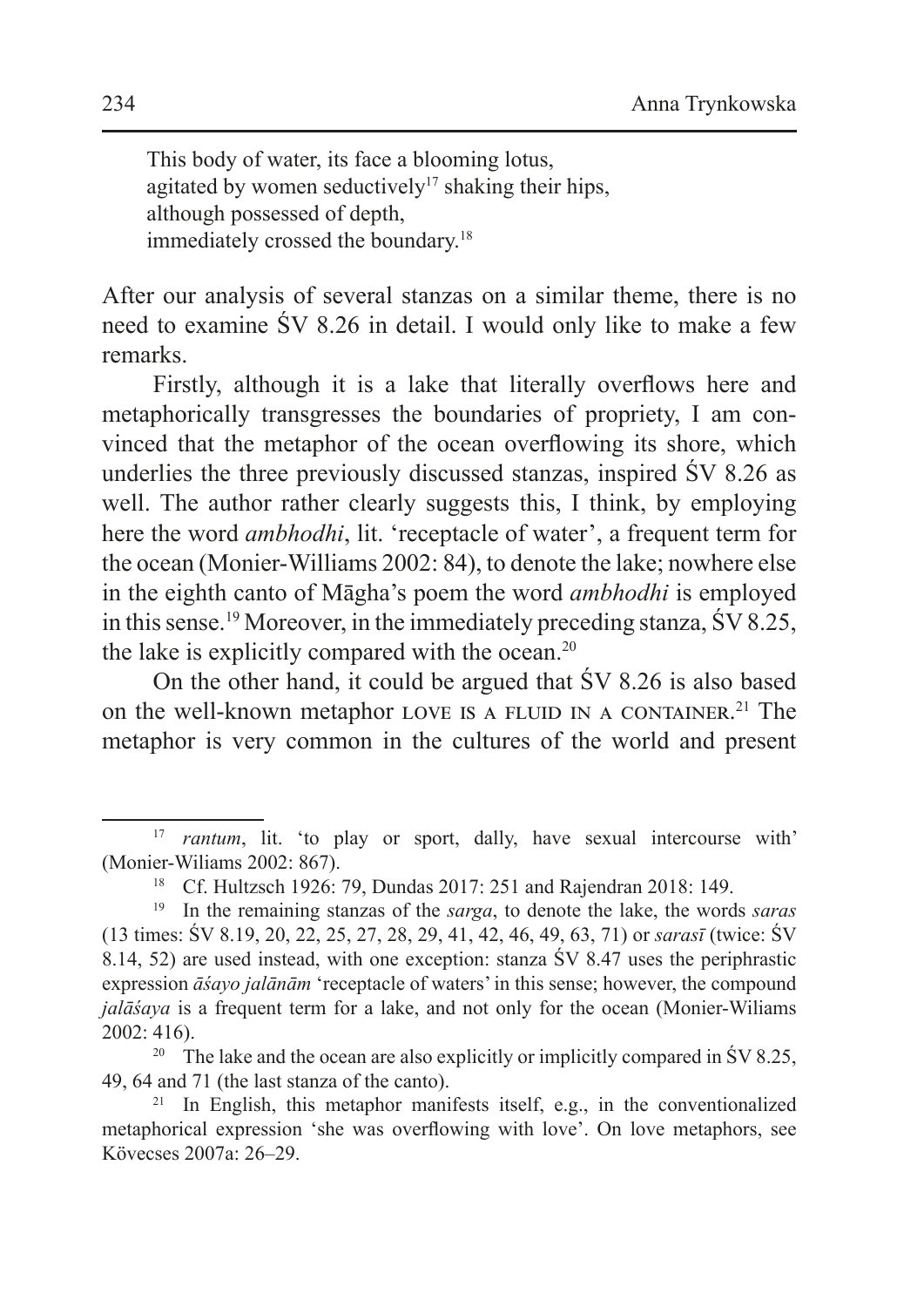in Indian culture and literature as well.<sup>22</sup> Thus, such an interpretation of this rather charming stanza is certainly possible.

Summing up: Obviously, it is impossible to draw any valid conclusions only on the basis of the material presented in this paper. However, let me venture some tentative observations.

First of all, apparently, in Classical Sanskrit literature, the metaphor non-physical boundaries are physical boundaries is employed in many different contexts: in the stanzas analysed above, we have encountered a god's *avatāra* riding out of his perfect city and on the march through the country with his army; kings reigning and stripped of their royal status; a sage disturbed in his ascetic practices by a seductive heavenly nymph, as well as lovers bathing and frolicking in a lake—i.e. a good sample of typical *kāvya* topics.

Similarly to the stanza by Aśvaghoṣa quoted at the very beginning of the paper (S 2.42), in all the other stanzas discussed here, the specific target domains are the boundaries of law and/or propriety. In the majority of the cases, again similarly to S 2.42, the breach of these boundaries is understood as caused by a strong emotion and is seen in a negative light; staying within the boundaries is strongly and persuasively recommended.

Unlike Aśvaghoṣa, all the other authors skillfully elaborate the metaphor the boundaries of law/propriety are physical boundaries in their stanzas. Most frequently, a man staying within/ breaking/crossing the boundaries of lawful and/or proper conduct is metaphorically conceptualized here as the ocean, normally staying within the boundaries of its shoreline but violently overflowing them during universal destruction—which is a powerful metaphor indeed.

<sup>&</sup>lt;sup>22</sup> See, e.g.,  $\angle A\acute{S}$  4 and 56.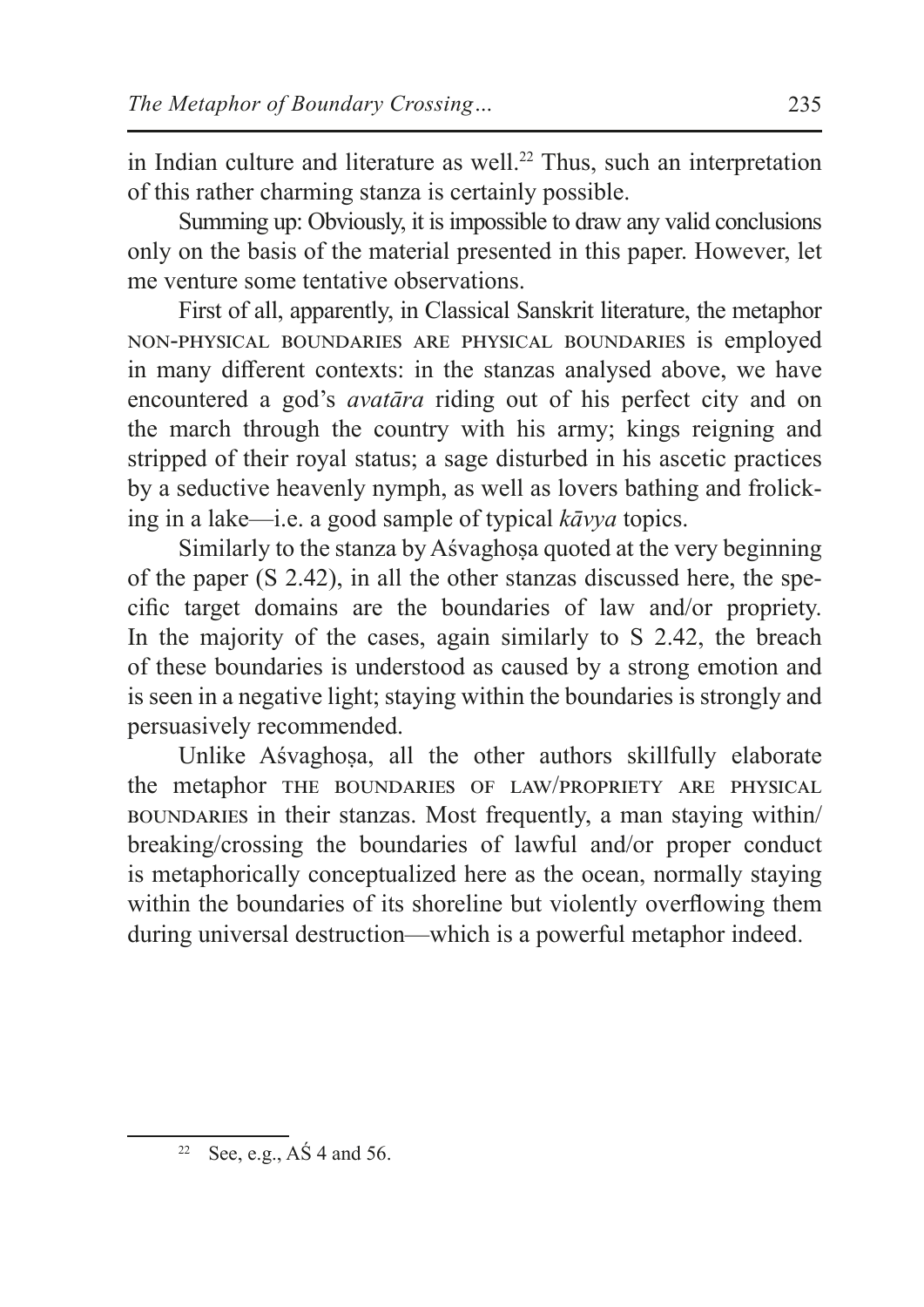## **References**

## **Primary sources**

- $\overrightarrow{AS}$  = Durgâprasâd and Kâśînâth Pâṇḍurang Parab (eds). 1929 (2<sup>nd</sup> ed.). *The Amaruśataka of Amaruka, with the commentary of Arjunavarmadeva*. Bombay: Nirṇaya Sâgar Press.
- Devadhar, C. R. (ed. and trans.). 2005. *Raghuvaṁśa of Kālidāsa*. Delhi: Motilal Banarsidass.
- Dundas, P. (ed. and trans.). 2017. *Magha: The Killing of Shishupala.* Murty Classical Library of India, Vol. 11. Cambridge–Massachusetts–London: Harvard University Press.
- Hultzsch, E. (trans.). 1926. *Māgha's Śiśupālavadha*. *Nach den Kommentaren des Vallabhadēva und des Mallināthasūri*. Leipzig: Verlag der Asia Major.
- Ingalls, D. H. H. (trans.). 1965. *An Anthology of Sanskrit Court Poetry: Vidyākara's "Subhāṣitaratnakoṣa"*. Harvard Oriental Series, Vol. 44. Cambridge, Massachusetts: Harvard University Press.
- Johnston, E. H. (trans.). 1932. *The Saundarananda or Nanda the Fair*, *translated from the original Sanskrit of Aśvaghoṣa*. Panjab University Oriental Publications, No. 14. London: Oxford University Press.
- Rajendran, C. (ed. and trans.). 2018. *Śiśupālavadha of Mahākavi Māgha*. New Delhi: Sahitya Akademi.
- RV-K = Kâśînâth Pâṇḍurang Parab (ed.). 1904 (5th rev. ed.). *The Raghuvamśa of Kâlidâsa*, with the commentary (the *Sanjîvinî*) of Mallinâth. Bombay: Nirnaya-sagara Press.
- S = E. H. Johnston (ed.). 1928. *The Saundarananda of Aśvaghoṣa*. Panjab University Oriental Publications. London: Oxford University Press.
- SRK = Kosambi, D. D. and V. V. Gokhale (eds). 1957. *The Subhāṣitaratnakoṣa compiled by Vidyākara*. Harvard Oriental Series, Vol. 42. Cambridge, Massachusetts: Harvard University Press.
- ŚV = Durgâprasâda and Śivadatta (eds). 1923 (8th ed.). *The Śiśupâlavadha of Mâgha*, with the commentary (*Sarvankashâ*) of Mallinâtha. Rev. by T. Śrinivâsa Venkatrâma Śarmâ. Bombay: Nirnaya-sagar Press.